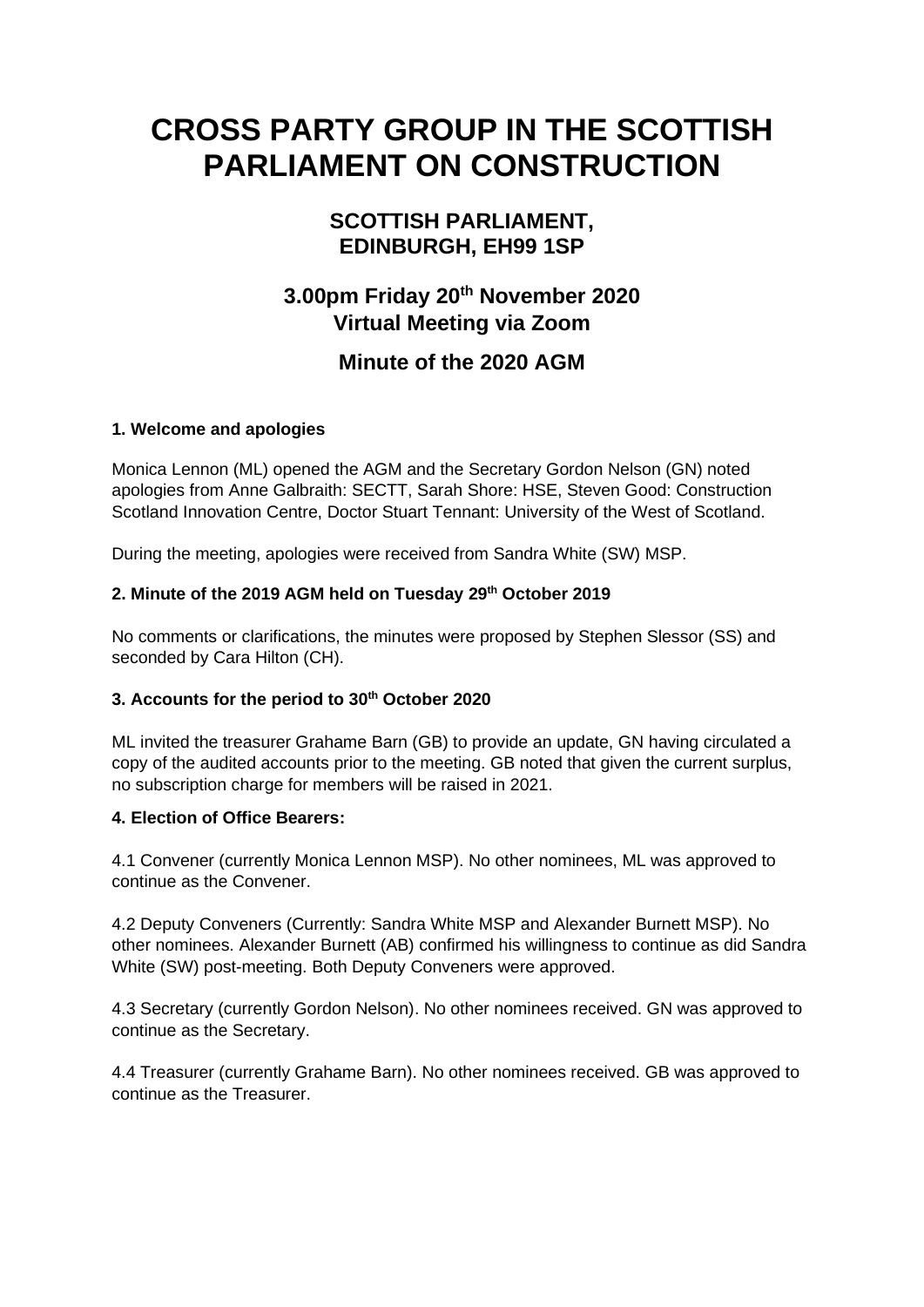#### **5. Proposals for new members of the CPG**

Four new member organisations were approved: The Scottish Futures Trust, The Association of Environmental Clerks of Works, Energy and Utility Skills, The Church of Scotland.

#### **6. Date of next AGM**

To be advised, but this will be held in October or November 2021.

List of attendees at the virtual AGM on 20<sup>th</sup> November.

**MSP attendees:** Monica Lennon MSP**,** Alexander Burnett MSP

#### **Non-MSP attendees**

| <b>Forename</b> | <b>Surname</b>  | <b>Company/Representing</b>                                | <b>CPG Members Noted</b>           |
|-----------------|-----------------|------------------------------------------------------------|------------------------------------|
| Stephen         | Slessor         | <b>Morrison Construction</b>                               |                                    |
| Grahame         | <b>Barn</b>     | <b>CECA Scotland</b>                                       | <b>CPG Member</b>                  |
| Cara            | Hilton          | <b>CECA Scotland</b>                                       | <b>CPG Member</b>                  |
| Gordon          | <b>Nelson</b>   | <b>FMB</b>                                                 | <b>CPG Member</b>                  |
| Hector          | Macaulay        | <b>Balfour Beatty</b>                                      |                                    |
| lain            | McCaskey        | <b>Building Engineering Services</b><br>Association        | <b>CPG Member</b>                  |
| John            | Kane            |                                                            |                                    |
| John            | <b>McKinney</b> | <b>Scottish Contractors Group</b>                          | <b>CPG Member</b>                  |
| John            | Gaskell         | <b>DWF LLP</b>                                             |                                    |
| Michael         | Lennox          | <b>CITB</b>                                                | <b>CPG Member</b>                  |
| Peter           | Reekie          | <b>Scottish Futures Trust</b>                              | CPG Member - joined on<br>20/11/20 |
| Rebecca         | Passmore        | The Association of Environmental<br><b>Clerks of Works</b> | CPG Member - joined on<br>20/11/20 |
| Elaine          | <b>Ellis</b>    | <b>Skills Development Scotland</b>                         |                                    |
| <b>Kirsty</b>   | Louise-<br>Hunt | Monica Lennon MSP                                          |                                    |
| <b>Barri</b>    | Millar          | Church of Scotland                                         | CPG Member - joined on<br>20/11/20 |
| Anne            | Marie-<br>Waugh | <b>Glass and Glazing Federation</b>                        | <b>CPG Member</b>                  |
| Arthur          | McIvor          | <b>Energy and Utility Skills</b>                           | CPG Member - joined on<br>20/11/20 |
| Asim            | Afzal           | <b>Band K</b>                                              |                                    |
| Elliot          | Robertson       | <b>Robertson Construction</b>                              |                                    |
| Fiona           | Hodgson         | <b>SNIPEF</b>                                              | <b>CPG Member</b>                  |
| Gareth          | Lonie           | Association for Consultancy &<br>Engineering               | <b>CPG Member</b>                  |
| Gemma           | Gourlay         |                                                            |                                    |
| Rita            | Singh           | Kingspan                                                   |                                    |
| Robert          | Ogg             |                                                            | <b>CPG Member &amp; Speaker</b>    |